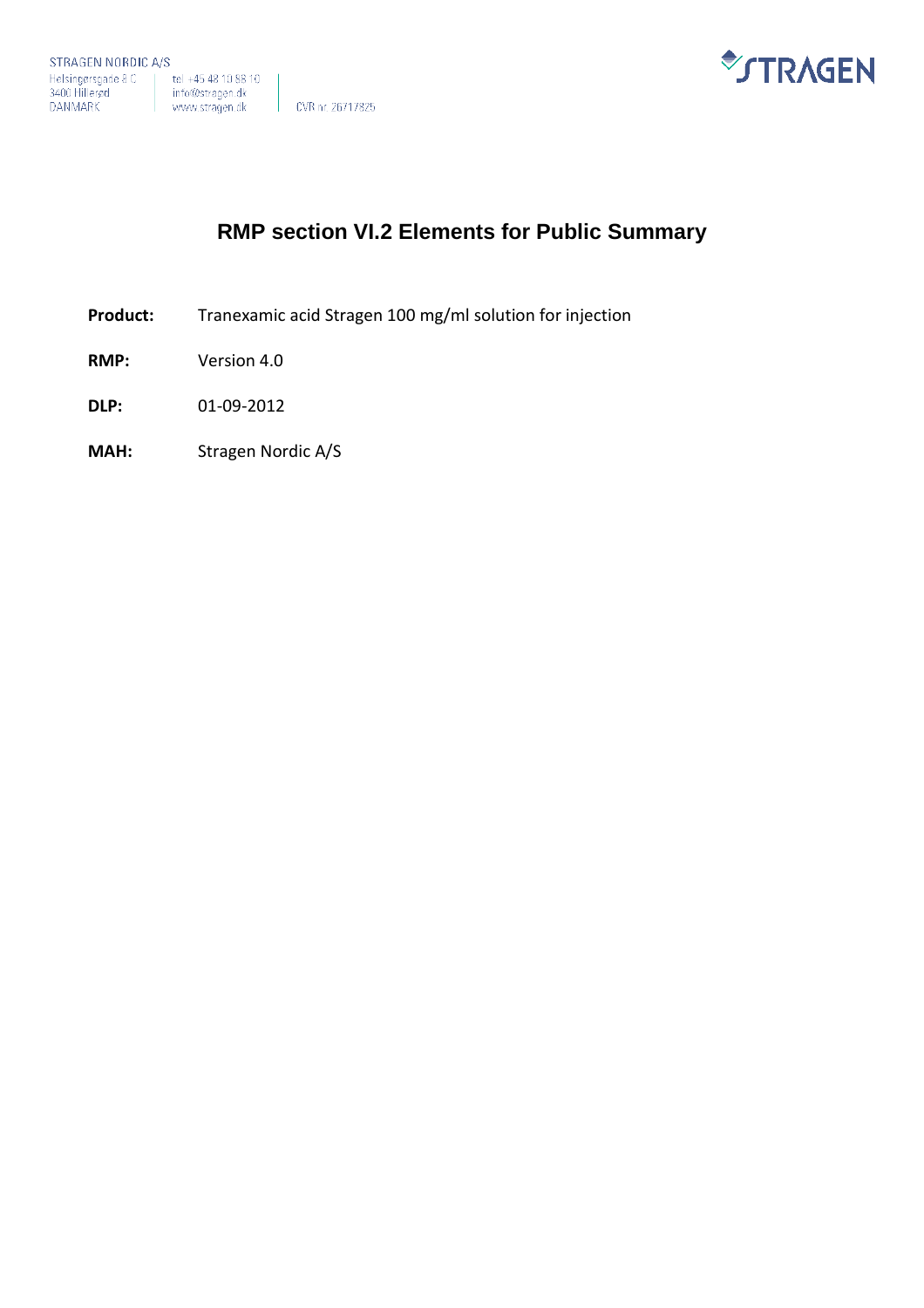# **VI.2 Elements for a public summary**

## *VI.2.1 Overview of disease epidemiology*

Bleeding or hemorrhaging is the loss of blood or blood escaping from the circulatory system. Bleeding can occur internally, where blood leaks from blood vessels inside the body, or externally, either through a natural opening such as the mouth, nose, ear, urethra, vagina or anus, or through a break in the skin. Traumatic bleeding is caused by some type of injury. Non-traumatic bleeding denotes hemorrhage as a result of an underlying medical condition (i.e. due to general or local fibrinolysis).

Overview on epidemiology statistics from UK regarding for purpura and other haemorrhagic conditions (Hospital Episode Statistics, Department of Health, England, 2002-03)

0.097% (12,320) of hospital consultant episodes were for purpura and other haemorrhagic conditions

94% of hospital consultant episodes required hospital admission

47% of hospital consultant episodes were for men

53% of hospital consultant episodes were for women

40% of hospital consultant episodes required emergency hospital admission

3.6 days was the mean and 1 days was the median length of stay in hospitals

40 was the mean age of patients hospitalized for purpura and other haemorrhagic conditions

38% of hospital consultant episodes occurred in 15-59 year olds

14% of hospital consultant episodes occurred in people over 75

48% of hospital consultant episodes were single day episodes

## *VI.2.2 Summary of treatment benefits*

Tranexamic acid is indicated for use in the prevention and treatment of haemorrhages due to general or local fibrinolysis in adults and children from one year.

Specific indications include bleeding caused by general or local fibrinolysis such as menorrhagia and metrorrhagia, gastrointestinal bleeding, haemorrhagic urinary disorders, further to prostate surgery or surgical procedures affecting the urinary tract, ear nose throat surgery (adenoidectomy, tonsillectomy, dental extractions), gynecological surgery or disorders of obstetric origin, thoracic and abdominal surgery and other major surgical intervention such as cardiovascular surgery, and management of haemorrhages due to the administration of a fibrinolytic agent.

There are no general gold standards for the treatment of haemorrhages due to general or local fibrinolysis. Guidelines exist for specific conditions like stroke, intracerebral bleeding or gastrointestinal bleeding.

# *VI.2.3 Unknowns relating to treatment benefits*

Experience is limited and whether efficacy is expected to be different in conditions like acute venous or arterial thrombosis, fibrinolytic conditions following consumption coagulopathy, severe renal impairment, patient with a history of convulsions and women of childbearing potential. There is no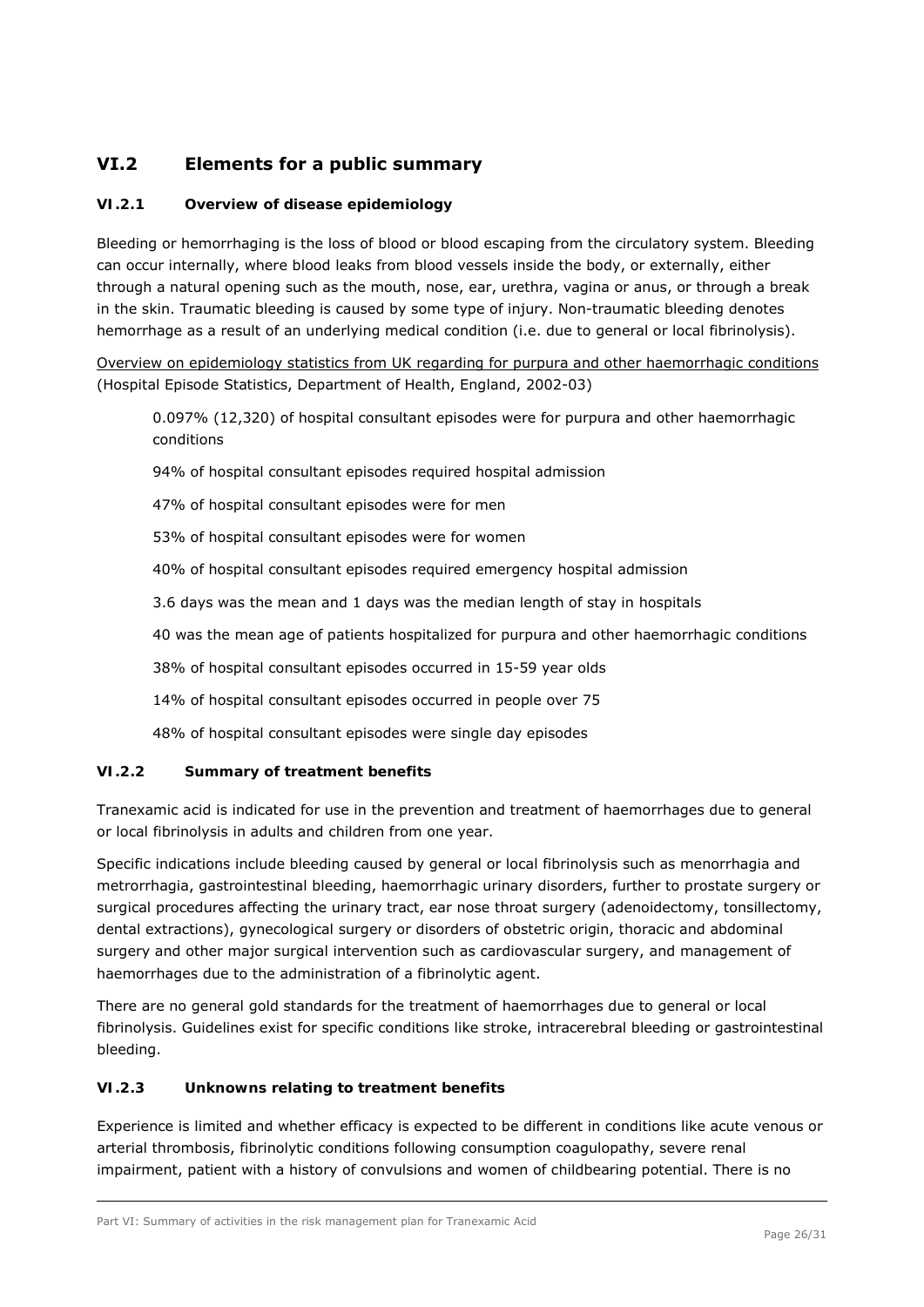evidence to suggest that results would be any different in relation to gender, age, and ethnic origin within the given indication.

In the current medical discussion the benefit in gynecology and traumatic patients is discussed and under investigation.

## *VI.2.4 Summary of safety concerns*

### **Important identified risks**

| <b>Risk</b>              | What is known                          | Preventability                   |
|--------------------------|----------------------------------------|----------------------------------|
| <b>Blood clotting</b>    | There is a risk of increased blood     | Consider risk factors, use of    |
| (Arterial and venous     | clot formation in patients with a      | alternative medication or        |
| thrombosis)              | history of thromboembolic diseases     | medical devices                  |
|                          | and/or female patients taking          |                                  |
|                          | estrogens containing drugs.            |                                  |
| Cramps, jerk reaction    | Cases of convulsions have been         | Do not use intrathecal and       |
| (Convulsion)             | reported in association with           | intraventricular injection,      |
|                          | tranexamic acid treatment. In          | intracerebral application.       |
|                          | coronary artery bypass graft           | Avoid risk by use of appropriate |
|                          | (CABG) surgery, most of these          | route of administration.         |
|                          | cases were reported following          | Do not use product in conditions |
|                          | intravenous (i.v.) injection of        | of history of convulsion.        |
|                          | tranexamic acid in high doses. With    |                                  |
|                          | the use of the recommended lower       |                                  |
|                          | doses of TXA, the incidence of         |                                  |
|                          | post-operative seizures was the        |                                  |
|                          | same as that in untreated patients.    |                                  |
| Changes in colour seeing | Attention should be paid to possible   | Attention should be given on     |
| (Visual disturbances)    | visual disturbances including visual   | chances in visual capacity and a |
|                          | impairment, vision blurred,            | physician has to be contact in   |
|                          | impaired colour vision and if          | case of any observation. In      |
|                          | necessary the treatment should be      | long-term use, regular           |
|                          | discontinued. With continuous long-    | ophthalmologic examinations      |
|                          | term use of TXA solution for           | are indicated                    |
|                          | injection, regular ophthalmologic      |                                  |
|                          | examinations (eye examinations         |                                  |
|                          | including visual acuity, colour        |                                  |
|                          | vision, fundus, visual field etc.) are |                                  |
|                          | indicated. With pathological           |                                  |
|                          | ophthalmic changes, particularly       |                                  |
|                          | with diseases of the retina, the       |                                  |
|                          | physician must decide after            |                                  |
|                          | consulting a specialist on the         |                                  |
|                          | necessity for the long-term use of     |                                  |
|                          | Tranexamic acid solution for           |                                  |
|                          | injection in each individual case.     |                                  |
| Rash to allergic shock   | Allergic type of reactions can be      | Do not use product if allergic   |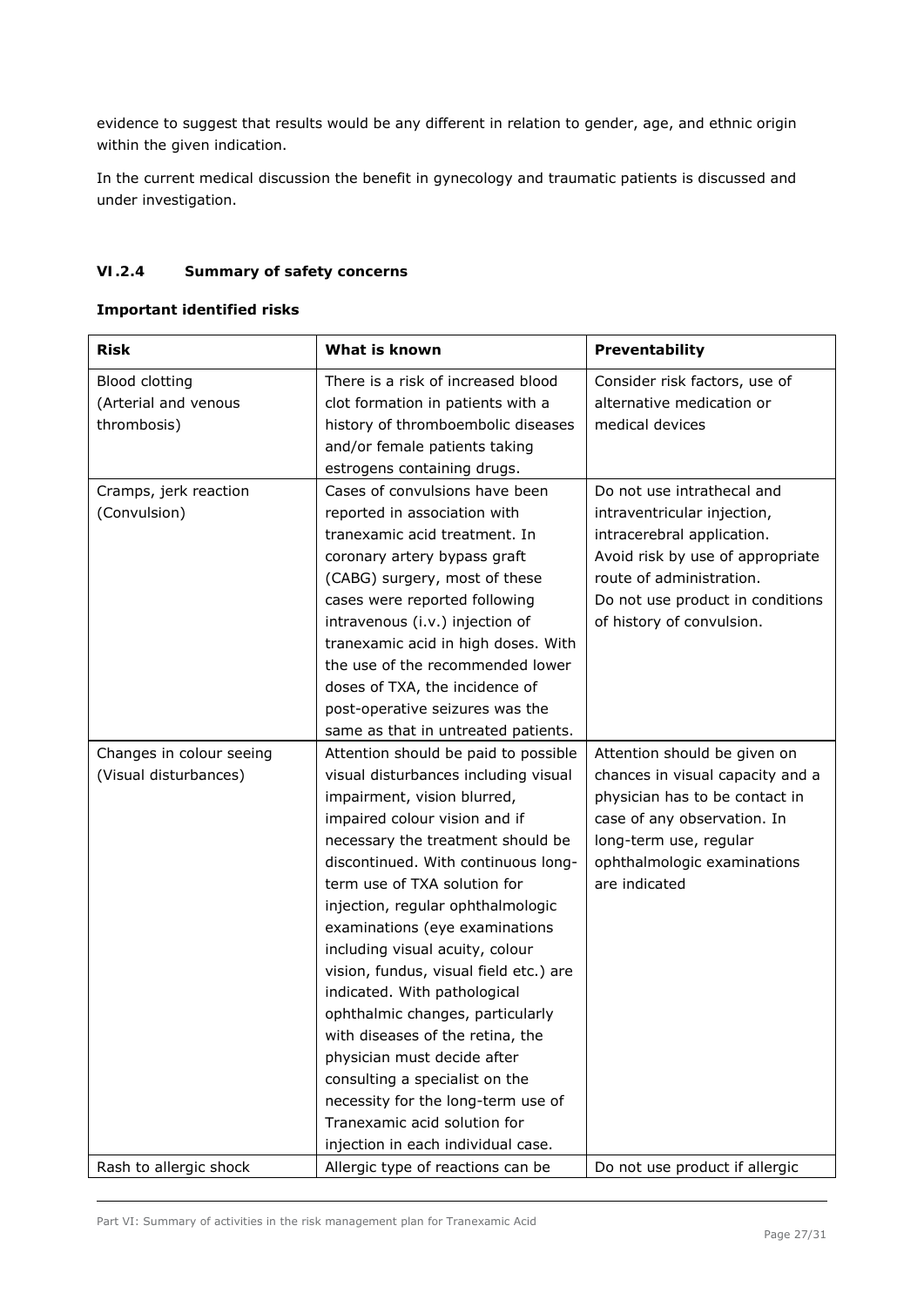| <b>Risk</b>                 | What is known                  | <b>Preventability</b> |
|-----------------------------|--------------------------------|-----------------------|
| (anaphylaxis/severe         | induced in patient sensible to | conditions are known  |
| hypersensitivity reactions) | tranexamic acid or one of the  |                       |
|                             | excipients of the product      |                       |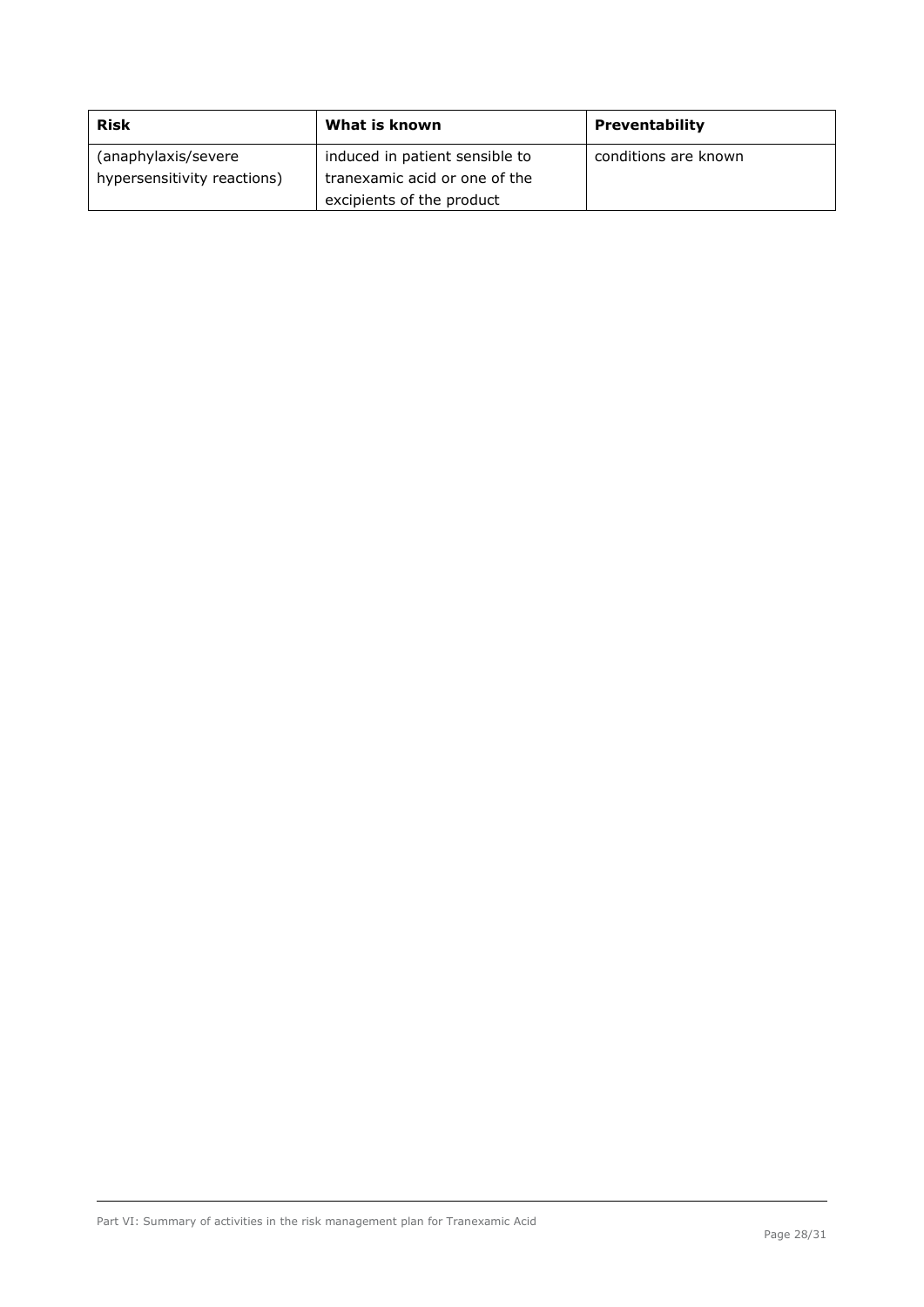# **Important potential risks**

| <b>Risk</b>                                                                                          | What is known (Including reason why it is considered a<br>potential risk)                                                                                                                                                                                                                                                                                                                                                                                                                                                                                          |
|------------------------------------------------------------------------------------------------------|--------------------------------------------------------------------------------------------------------------------------------------------------------------------------------------------------------------------------------------------------------------------------------------------------------------------------------------------------------------------------------------------------------------------------------------------------------------------------------------------------------------------------------------------------------------------|
| Severe changed blood function<br>(Risk of accumulation/<br>Overdosage in severe renal<br>impairment) | In patient with renal impairment, tranexamic acid may accumulate<br>in the blood inducing severe changes of blood function                                                                                                                                                                                                                                                                                                                                                                                                                                         |
| Risk of prolonged shock in<br>patients with Disseminated<br>intravascular coagulation                | Tranexamic acid is acting on the coagulation pathway. Tranexamic<br>acid exerts an anti haemorrhagic activity by inhibiting the<br>fibrinolytic properties of plasmin. A complex involving tranexamic<br>acid, plasminogen is constituted; the tranexamic acid being linked<br>to plasminogen when transformed into plasmin.<br>The activity of the tranexamic acid-plasmin complex on the activity<br>on fibrin is lower than the activity of free plasmin alone. In vitro<br>studies showed that high tranexamic dosages decreased the<br>activity of complement |
| Haematuria                                                                                           | In case of haematuria from the upper urinary tract, there is a risk<br>for urethral obstruction.                                                                                                                                                                                                                                                                                                                                                                                                                                                                   |
| Thromboembolic events                                                                                | Tranexamic acid is acting on the coagulation pathway. Tranexamic<br>acid exerts an anti haemorrhagic activity by inhibiting the<br>fibrinolytic properties of plasmin. A complex involving tranexamic<br>acid, plasminogen is constituted; the tranexamic acid being linked<br>to plasminogen when transformed into plasmin.<br>The activity of the tranexamic acid-plasmin complex on the activity<br>on fibrin is lower than the activity of free plasmin alone. In vitro<br>studies showed that high tranexamic dosages decreased the<br>activity of complement |
| Off-label use (intrathecal,                                                                          | Tranexamic acid is not intended to use for intrathecal,                                                                                                                                                                                                                                                                                                                                                                                                                                                                                                            |
| intraventricular or intracerebral<br>application)                                                    | intraventricular or intracerebral application, because of risk of<br>cerebral oedema and convulsions.                                                                                                                                                                                                                                                                                                                                                                                                                                                              |

## **Missing information**

| <b>Risk</b>                                                                                                                                         | What is known                                                                                                                        |
|-----------------------------------------------------------------------------------------------------------------------------------------------------|--------------------------------------------------------------------------------------------------------------------------------------|
| A transfer of tranexamic acid on<br>the fetus cannot be excluded,<br>that might be harmful for the<br>fetus.                                        | Insufficient clinical data on the use of tranexamic acid in pregnant<br>women                                                        |
| Unexpected change in the blood<br>clotting system might occur in<br>the combined used with other<br>drug acting on the blood<br>coagulation system. | No interaction studies have been performed. There is a theoretical<br>risk for interaction with estrogens containing contraceptives. |